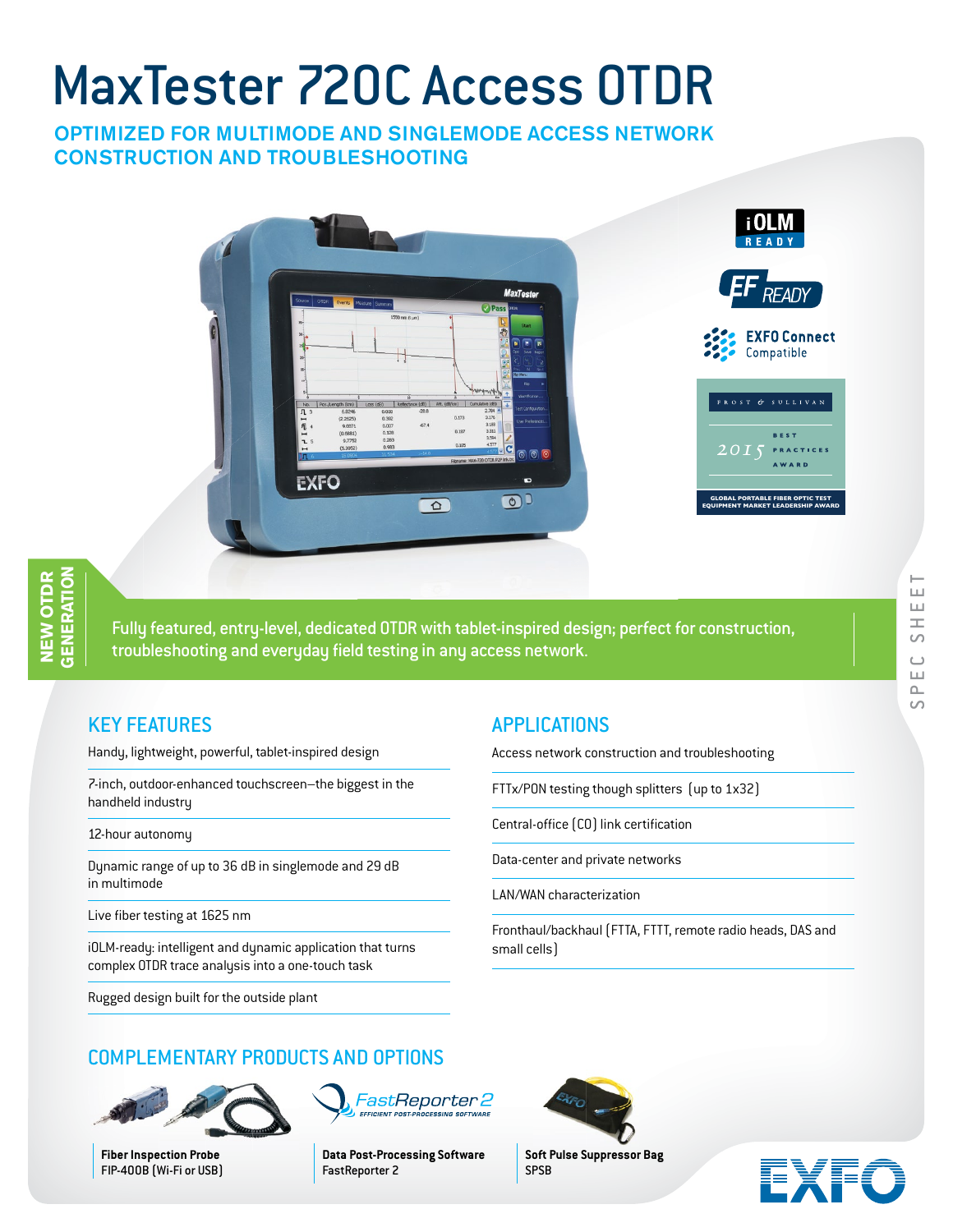## THE HANDHELD OTDR... REINVENTED.

The MAX-700B/C Series is the first tablet-inspired OTDR line that is handy, lightweight and rugged enough for any outside plant environment. With a 7-inch, outdoor-enhanced touchscreen–the most efficient handheld display in the industry–it delivers an unprecedented user experience. Its intuitive Windows-like GUI ensures a fast learning curve. Plus, its new and improved OTDR 2 environment offers icon-based functions, instant boot-up, automatic macrobend finders as well as improved auto and real-time modes.

The MAX-700B/C Series is a line of genuine high-performance OTDRs from the world's leading manufacturer. It delivers EXFO's tried and true OTDR quality and accuracy along with the best optical performance for right-first-time results, every time.

The amazing 12-hour battery life will never let a technician down, and the plug-and-play hardware options, like the VFL, power meter and USB tools, make every technician's job easier.

Most importantly, the MAX-700B/C Series is finally bringing the iOLM, an intelligent OTDR-based application, to the handheld market. This advanced software turns even the most complex trace analysis into a simple, one-touch task.

Ultimately, the MAX-700B/C Series is small enough to fit in your hand and big enough to fit all your needs!

## THE ENTRY-LEVEL SOLUTION DESIGNED FOR ALL YOUR TESTING NEEDS

The MAX-720C OTDR/iOLM features a dynamic range of 36 dB in singlemode and 29 dB in multimode, as well as industryleading dead zones. This ensures efficient testing of closely spaced events such as patchcords in data centers, or patch panels in central offices (COs). The MAX-720C is optimized for point-to-point testing of any access network, and is suitable for testing through 1x32 splitters.

Other models available:

- › MAX-715B short access and FTTx last-mile installation and troubleshooting
- › MAX-730C FTTH/PON installation and maintenance for testing through optical splitters and P2P metro

# LOOKING FOR ICON-BASED MAPPING?

### **Linear View (Included on All EXFO OTDRs)**

Available on our OTDRs since 2006, linear view simplifies interpretation of an OTDR trace by displaying icons in a linear way for each wavelength. This view converts the graph data points obtained from a traditional single pulse trace into reflective or non-reflective icons. With applied pass/fail thresholds, it becomes easier to pinpoint faults on your link.



This improved linear view offers you the flexibility to display both the OTDR graph and its linear view without having to perform a toggle to analyze your fiber link.

Although this linear view simplifies OTDR interpretation of a single pulse-width trace, the user must still set the OTDR parameters. In addition, multiple traces must often be performed in order to fully characterize the fiber links. See the section below to learn about how the iOLM can perform this automatically and with more accurate results.

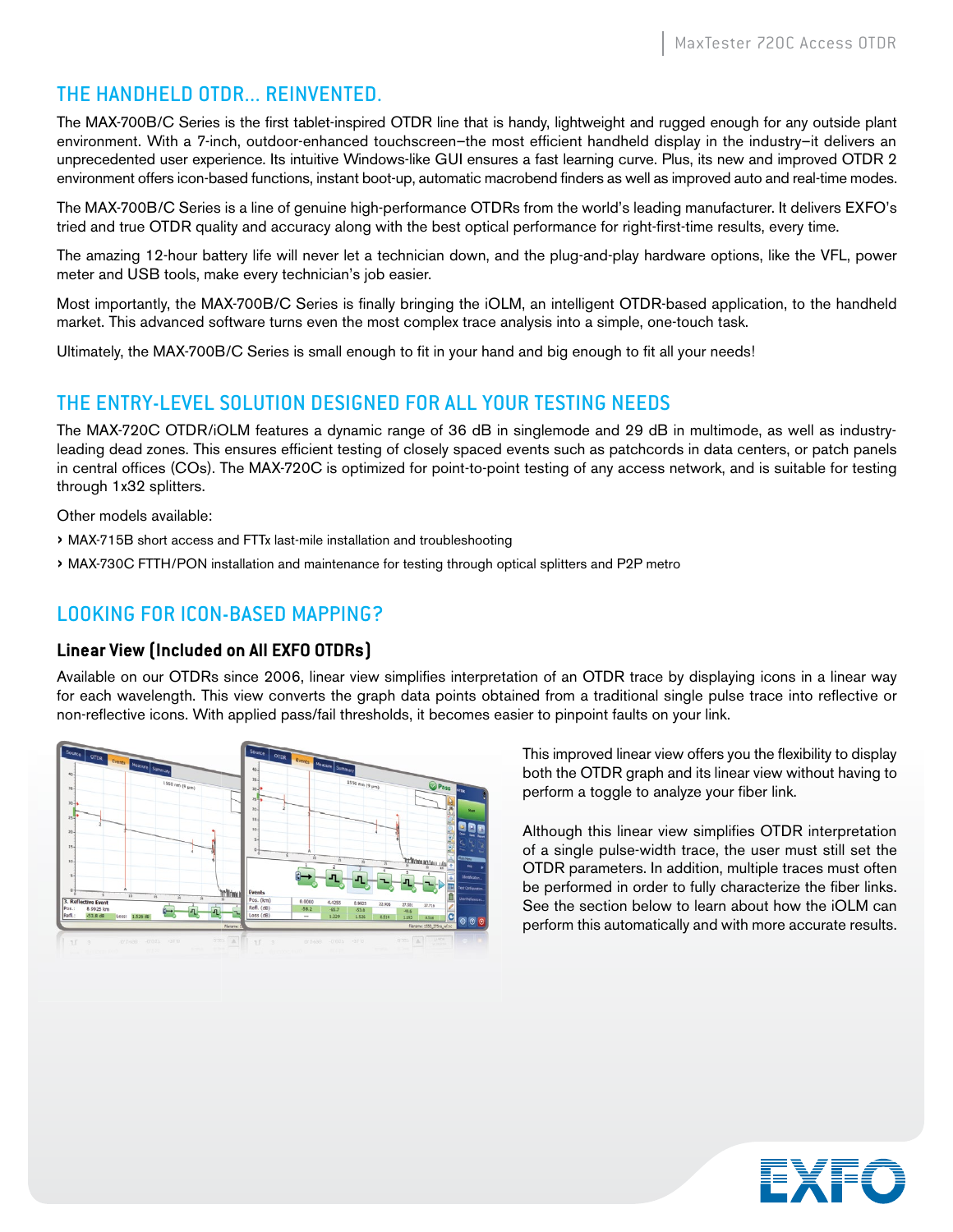#### **iOLM—REMOVING THE COMPLEXITY FROM OTDR TESTING**  $X$   $\frac{1}{2}$   $\frac{1}{2}$   $\frac{1}{2}$   $\frac{2X}{2}$ OTDR TESTING COMES WITH ITS LOAD OF CHALLENGES... COUNTLESS TRACES COMPLEX INSTRUMENT WRONG REPEATING THE OTDR TRACES TO ANALYZE SAME JOB TWICE TRAINING/SUPPORT intelligent Optical **In response to these challenges, EXFO developed a better way to test fiber optics:**  i OLM | The iOLM is an OTDR-based application designed to simplify OTDR testing by eliminating the need **Link Mapper** to configure parameters, and/or analyze and interpret multiple complex OTDR traces. Its advanced algorithms dynamically define the testing parameters, as well as the number of acquisitions that best fit the network under test. By correlating multipulse widths on multiple wavelengths, the iOLM locates and identifies faults with maximum resolution—all at the push of a single button.

## HOW DOES IT WORK?

**Dynamic multipulse acquisition**

**Intelligent trace analysis**

**All results combined into a single link view**

**Comprehensive diagnosis**



**Turning traditional OTDR testing into clear, automated, first-time-right results for technicians of any skill level.**

Patent protection applies to the intelligent Optical Link Mapper, including its proprietary measurement software. EXFO's Universal Interface is protected by US patent 6,612,750.

# THREE WAYS TO BENEFIT FROM THE iOLM



Run both iOLM and OTDR applications (Oi code) Add the iOLM software option to your



iOLM-ready unit, even while in the field



Order a unit with the iOLM application only

# iOLM FEATURES VALUE PACK

In addition to the standard iOLM feature set, you can select added-value features as part of the **Advanced** or **Pro** packages. Please refer to the intelligent Optical Link Mapper (iOLM) specification sheet for the complete and most recent description of these value packs.

## **GET THE BEST OUT OF YOUR DATA POST-PROCESSING**

#### ONE SOFTWARE DOES IT ALL FastReporter 2

This powerful reporting software is the perfect complement to your OTDR, and can be used to create and customize reports to fully address your needs.



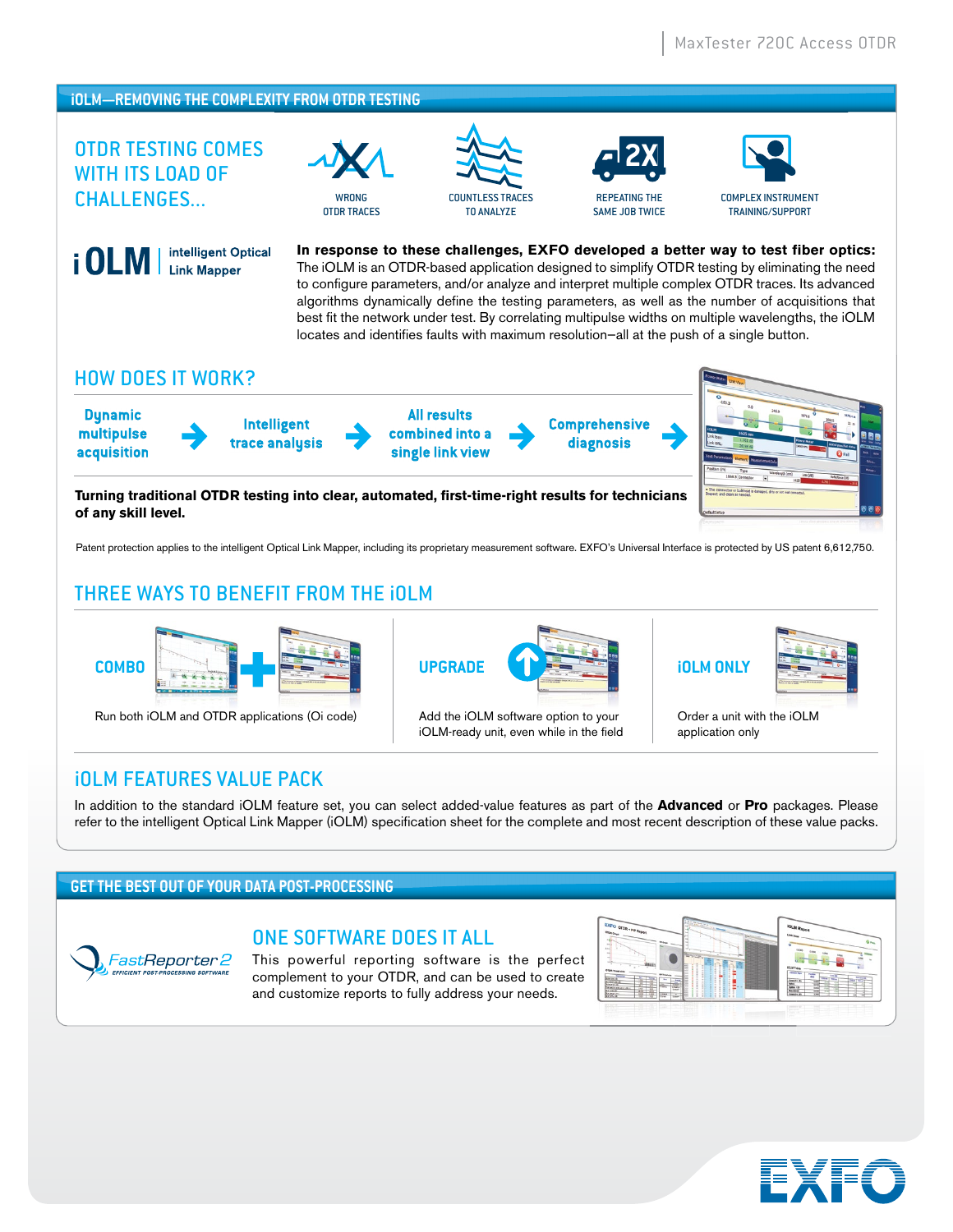#### **TROUBLESHOOTING HIGH-SPEED MULTIMODE NETWORKS WITH ENCIRCLED FLUX**



Whether for expanding enterprise-class businesses or large-volume data centers, new high-speed data networks built with multimode fibers are running under tighter tolerances than ever before. In the event of failure, intelligent and accurate test tools are needed to quickly find and fix the fault.

Multimode fibers are the trickiest links to test, because the test results are highly dependent on each device's output conditions. Troubleshooting with a unit other than the construction unit may mislead the technician or result in the inability to find the fault, creating longer network downtimes.

For multimode fibers, EXFO recommends using an external launch mode conditioner that is Encircled Flux (EF)-compliant. The EF standard (as recommended in TIA-568 via TIA-526-14-B and IEC 61280-4-1 Ed. 2.0) is a way of controlling the source launch conditions so that tier-2 troubleshooting can be performed with maximum accuracy and consistency.

## QUAD OPTION FOR MULTIMODE UNITS

The multimode units offer maximum flexibility by featuring a unique quad-ready ability.

Upgrading to the quad option is easy and instantaneous, thanks to a software key that activates the singlemode wavelengths. Singlemode wavelengths are pre-calibrated at the factory, so you are ready to test singlemode fibers right after the upgrade with no other constraints. This will save you both time and money.



## OPTICAL PLUG-AND-PLAY OPTIONS

The MaxTester features plug-and-play optical options that can be purchased whenever you need them: at the time of your order or later on. In either case, installation is a snap, and can be performed by the user without the need for any software update.

#### **Optical Power Meter**

A high-level power meter (GeX) that can measure up to 27 dBm, the highest in the industry. This is essential for hybrid fiber-coaxial (HFC) networks or high-power signals. If used with an auto-lambda/auto-switching compatible light source, the power meter automatically synchronizes on the same wavelength, thus avoiding any risk of mismatched measurement.

- › Extensive range of connectors
- › Auto-lambda and auto-switching
- › Offers measurement storage and reporting
- › Seven standard calibrated wavelengths

### **Visual Fault Locator (VFL)**

The plug-and-play VFL easily identifies breaks, bends, faulty connectors and splices, in addition to other causes of signal loss. This basic, yet essential troubleshooting tool should be part of every field technician's toolbox. The VFL visually locates and detects faults over distances of up to 5 km by creating a bright-red glow at the exact location of the fault on singlemode or multimode fibers (available with the Optical Power Meter only).

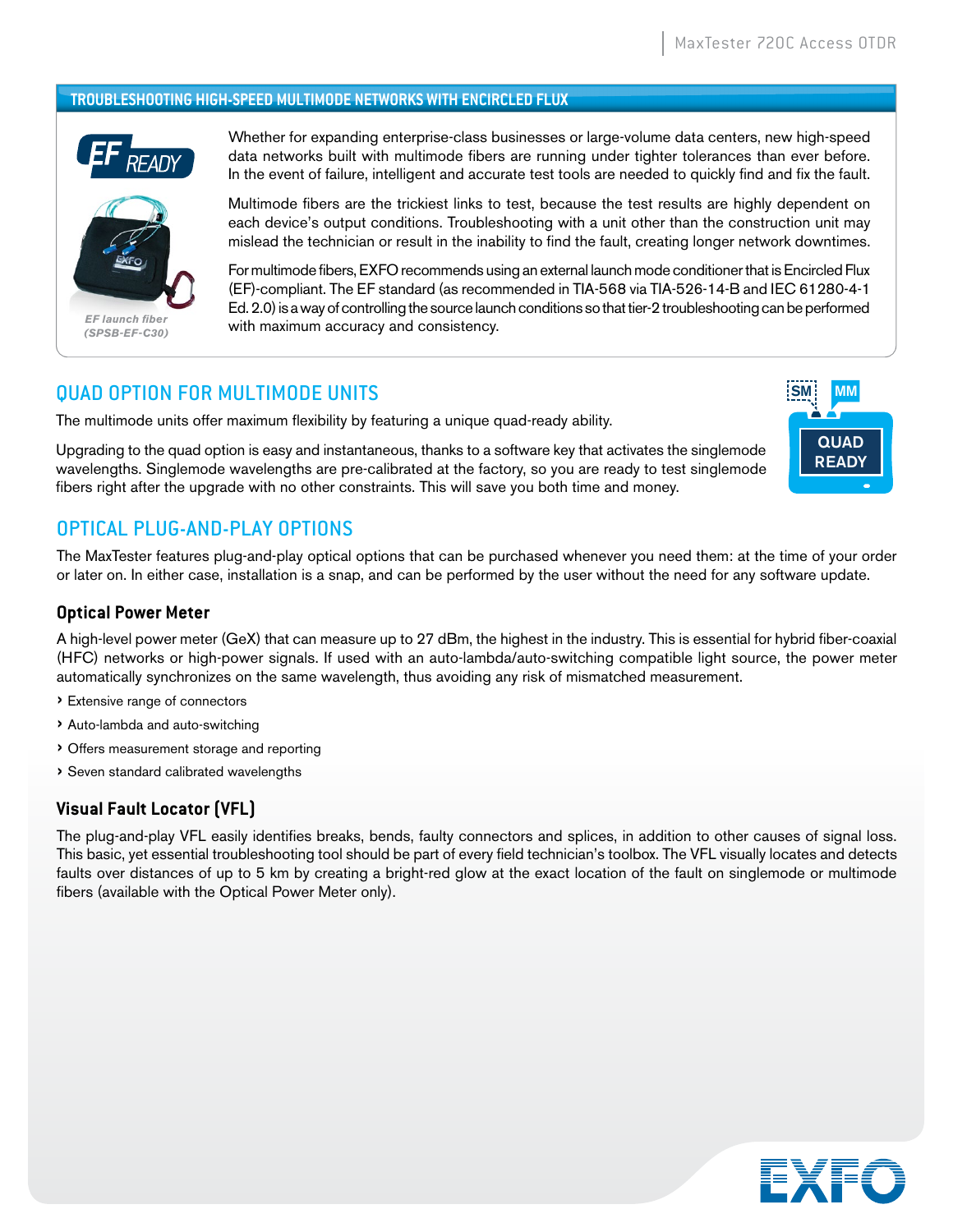#### **FIBER CONNECTOR INSPECTION AND CERTIFICATION–THE ESSENTIAL FIRST STEP BEFORE ANY OTDR TESTING**



Connect OrMax 2

Taking the time to properly inspect a fiber-optic connector using an EXFO fiber inspection probe can prevent a host of issues from arising further down the line, thus saving you time, money and trouble. Moreover, using a fully automated solution with autofocus capabilities will turn this critical inspection phase into a fast and hassle-free one-step process.

## DID YOU KNOW THAT THE CONNECTOR OF YOUR OTDR/iOLM IS ALSO CRITICAL?

The presence of a dirty connector at an OTDR port or launch cable can negatively impact your test results, and even cause permanent damage during mating. Therefore, it is critical to regularly inspect these connectors to ensure that they are free of any contamination. Making inspection the first step of your OTDR best practices will maximize the performances of your OTDR and your efficiency.

## FIVE MODELS TO FIT YOUR BUDGET

| <b>FEATURES</b>                          |                                 | <b>USB WIRED</b>                  |                                           |                                   | <b>WIRELESS</b>                           |
|------------------------------------------|---------------------------------|-----------------------------------|-------------------------------------------|-----------------------------------|-------------------------------------------|
|                                          | <b>Basic</b><br><b>FIP-410B</b> | Semi-Automated<br><b>FIP-420B</b> | <b>Fully Automated</b><br><b>FIP-430B</b> | Semi-Automated<br><b>FIP-425B</b> | <b>Fully Automated</b><br><b>FIP-435B</b> |
| Three magnification levels               |                                 |                                   |                                           |                                   |                                           |
| Image capture                            |                                 |                                   |                                           |                                   |                                           |
| Five-megapixel CMOS capturing device     |                                 |                                   |                                           |                                   |                                           |
| Automatic fiber image-centering function | x                               |                                   | N                                         |                                   |                                           |
| <b>Automatic focus adjustment</b>        |                                 |                                   |                                           |                                   |                                           |
| Onboard pass/fail analysis               |                                 |                                   |                                           |                                   |                                           |
| Pass/fail LED indicator                  |                                 |                                   | w                                         |                                   |                                           |
| <b>Wi-Fi connectivity</b>                |                                 |                                   | ⋏                                         |                                   |                                           |

For additional information, please refer to the FIP-400B USB or FIP-400B wireless specification sheets.

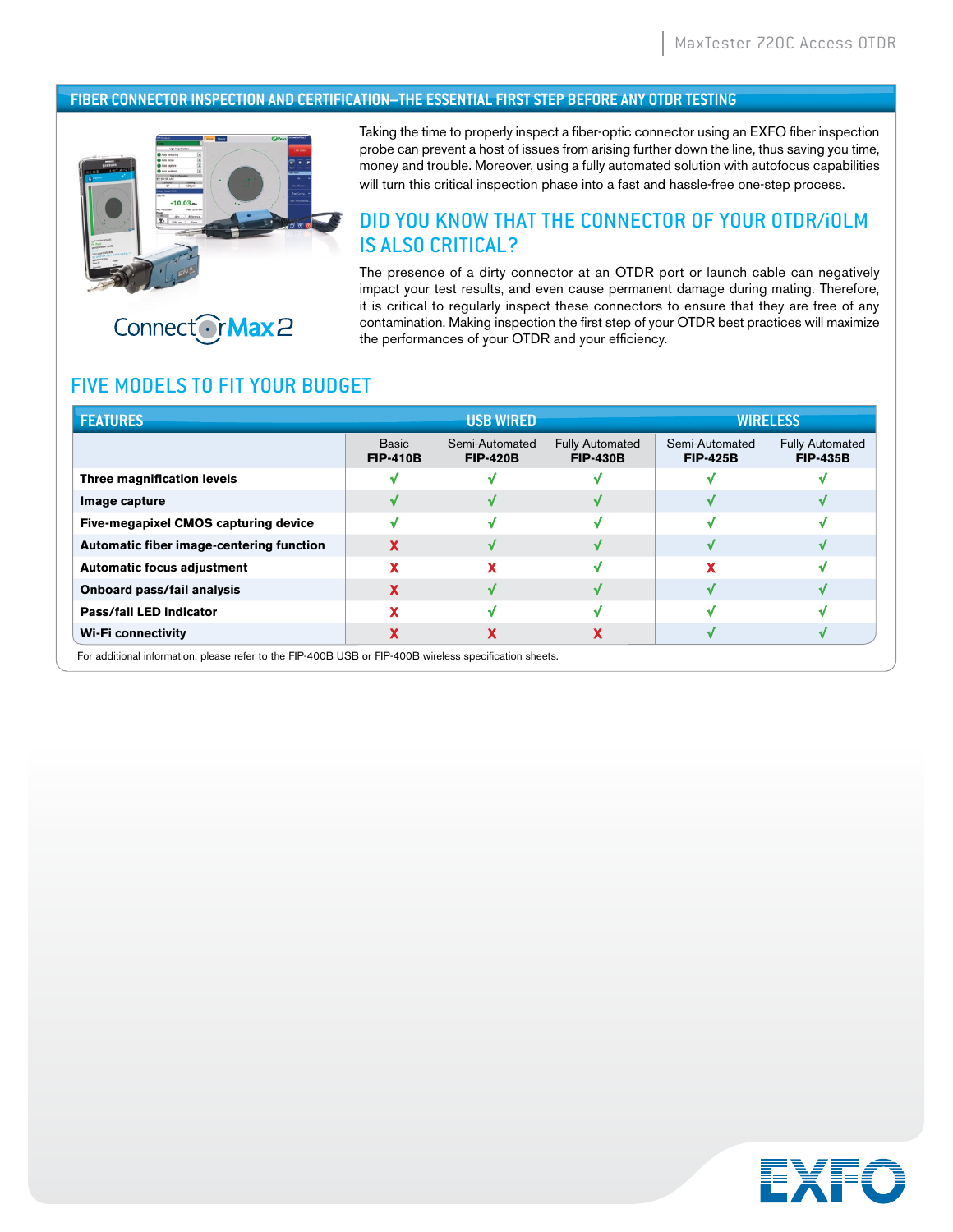### **SOFTWARE UTILITIES**

| <u>JULINANE VIIEIIIEJ</u>          |                                                                                                                      |  |  |
|------------------------------------|----------------------------------------------------------------------------------------------------------------------|--|--|
| Software update                    | Ensure that your MaxTester is up-to-date with the latest software.                                                   |  |  |
| <b>VNC configuration</b>           | The Virtual Network Computing utility allows technicians to easily remote control the unit via a computer or laptop. |  |  |
| <b>Microsoft Internet Explorer</b> | Access the Web directly from your device interface.                                                                  |  |  |
| Data mover                         | Transfer all your daily test results quickly and easily.                                                             |  |  |
| <b>Centralized documentation</b>   | Instant access to user guides and other relevant documents.                                                          |  |  |
| <b>Wallpapers</b>                  | Enhance your work environment with colorful and scenic backgrounds.                                                  |  |  |
| <b>PDF Reader</b>                  | View your reports in PDF format.                                                                                     |  |  |
| <b>Bluetooth file sharing</b>      | Share files between your MaxTester and any Bluetooth-enabled device.                                                 |  |  |
| <b>Wi-Fi</b> connection            | Wi-Fi FIP inspection probe interface. Upload test results and browse the Internet.                                   |  |  |
| Inspection probe                   | USB or Wi-Fi probe to inspect and analyze connectors.                                                                |  |  |

# PACKAGED FOR EFFICIENCY









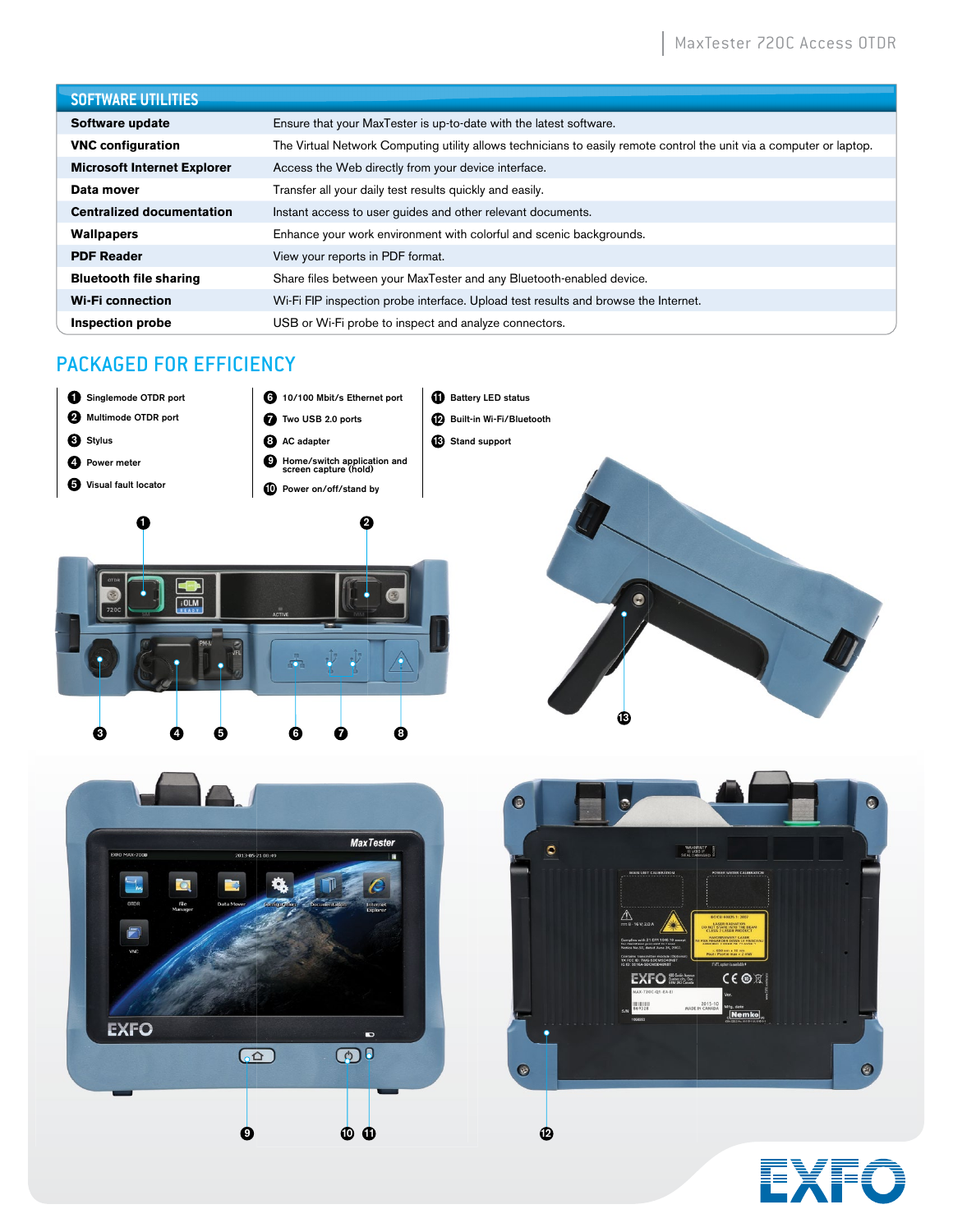# SPECIFICATIONS<sup>a</sup>

| <b>TECHNICAL SPECIFICATIONS</b>       |                                                                                                         |
|---------------------------------------|---------------------------------------------------------------------------------------------------------|
| Display                               | 7-in (178-mm) outdoor-enhanced touchscreen, 800 x 480 TFT                                               |
| Interfaces                            | Two USB 2.0 ports<br>RJ45 LAN 10/100 Mbit/s                                                             |
| Storage                               | 2 GB internal memory (20 000 OTDR traces, typical)                                                      |
| <b>Batteries</b>                      | Rechargeable lithium-polymer battery<br>12 hours of operation as per Telcordia (Bellcore) TR-NWT-001138 |
| Power supply                          | Power supply AC/DC adapter, input 100-240 VAC, 50-60 Hz                                                 |
| Wavelength (nm) <sup>b</sup>          | 850 ± 20/1300 ± 20/1310 ± 20/1550 ± 20/1625 ± 10                                                        |
| SM live port built-in filter          | 1625 nm: highpass >1595 nm<br>isolation >50 dB from 1270 nm to 1585 nm                                  |
| Dynamic range (dB) <sup>c</sup>       | 27/29/36/35/35                                                                                          |
| Event dead zone (m) <sup>d</sup>      | Singlemode: 0.7<br>Multimode: 0.5                                                                       |
| Attenuation dead zone (m)             | Singlemode: 3 <sup>e</sup><br>Multimode: 2.5 <sup>f</sup>                                               |
| PON dead zone (m) 9                   | 35                                                                                                      |
| Distance range (km)                   | Multimode: 0.1 to 40<br>Singlemode: 0.1 to 260                                                          |
| Pulse width (ns)                      | Multimode: 3 to 1000<br>Singlemode: 3 to 20 000                                                         |
| Launch conditions <sup>h</sup>        | EF-compliant                                                                                            |
| Linearity (dB/dB)                     | ±0.03                                                                                                   |
| Loss threshold (dB)                   | 0.01                                                                                                    |
| Loss resolution (dB)                  | 0.001                                                                                                   |
| Sampling resolution (m)               | Multimode: 0.04 to 5<br>Singlemode: 0.04 to 10                                                          |
| Sampling points                       | Up to 256 000                                                                                           |
| Distance uncertainty (m) <sup>i</sup> | $\pm$ (0.75 + 0.0025 % x distance + sampling resolution)                                                |
| Measurement time                      | User-defined (maximum: 60 minutes)                                                                      |
| Reflectance accuracy (dB) b           | ±2                                                                                                      |
| Typical real-time refresh (Hz)        | 4                                                                                                       |

#### **Notes**

a. All specifications valid at 23 °C  $\pm$  2 °C with an FC/APC connector, unless otherwise specified.

b. Typical.

c. Typical dynamic range with longest pulse and three-minute averaging at  $SNR = 1$ .

d. Typical, for reflectance from –35 dB to –55 dB in singlemode and –45 dB to –30 dB in multimode, using a 3-ns pulse.

- e. Typical at 1310 nm, for reflectance at –55 dB, using a 3-ns pulse. Attenuation dead zone is 4 m typical with reflectance below –45 dB.
- f. Typical, for reflectance at –35 dB, using a 3-ns pulse.
- g. Non-reflective FUT, non-reflective splitter, 13-dB loss, 50-ns pulse, typical value.
- h. Compliant with Encircled Flux TIA-526-14-B and IEC 61280-4-1 Ed. 2.0 using an external EF conditioner (SPSB-EF-C-30).

i. Does not include uncertainty due to fiber index.

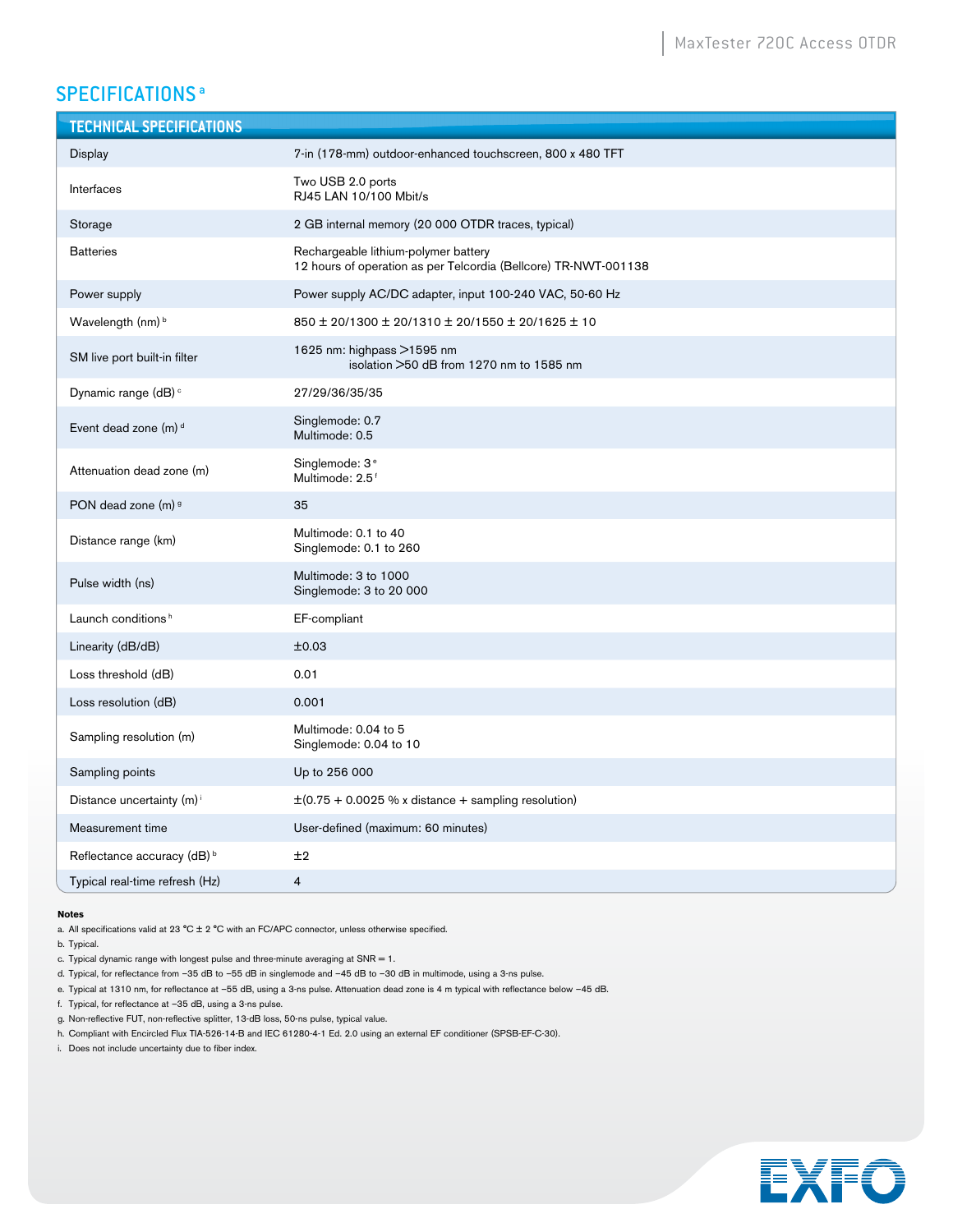| <b>GENERAL SPECIFICATIONS</b>       |                                                                                         |
|-------------------------------------|-----------------------------------------------------------------------------------------|
| $Size (H \times W \times D)$        | 166 mm x 200 mm x 68 mm (6 $\frac{9}{16}$ in x 7 $\frac{7}{8}$ in x 2 $\frac{3}{4}$ in) |
| Weight (with battery)               | 1.5 kg (3.3 lb)                                                                         |
| Operating<br>Temperature<br>Storage | $-10$ °C to 50 °C (14 °F to 122 °F)<br>-40 °C to 70 °C (-40 °F to 158 °F) <sup>a</sup>  |
| Relative humidity                   | 0 % to 95 % noncondensing                                                               |

| <b>SOURCE</b>                   |                                 |
|---------------------------------|---------------------------------|
| Output power (dBm) <sup>b</sup> | Multimode: -3<br>Singlemode: -6 |
| Modulation                      | CW, 1 kHz, 2 kHz                |

| <b>BUILT-IN POWER METER SPECIFICATIONS (GeX) (optional)<sup>c</sup></b> |                                                                         |  |
|-------------------------------------------------------------------------|-------------------------------------------------------------------------|--|
| Calibrated wavelengths (nm)                                             | 850, 1300, 1310, 1490, 1550, 1625, 1650                                 |  |
| Power range (dBm) <sup>d</sup>                                          | $27$ to $-50$                                                           |  |
| Uncertainty $(\%)$ <sup>e</sup>                                         | ±5%±10nW                                                                |  |
| Display resolution (dB)                                                 | $0.01 = \text{max to } -40 \text{ dBm}$<br>$0.1 = -40$ dBm to $-50$ dBm |  |
| Automatic offset nulling range d, f                                     | Max power to $-30$ dBm                                                  |  |
| Tone detection (Hz)                                                     | 270/330/1000/2000                                                       |  |

**VISUAL FAULT LOCATOR (VFL) (OPTIONAL)**

Laser, 650 nm ± 10 nm CW/Modulate 1 Hz

Typical  $P_{out}$  in 62.5/125  $\mu$ m:  $> -1.5$  dBm (0.7 mW)

Laser safety: Class 2

#### **LASER SAFETY**



| <b>ACCESSORIES</b> |                                  |             |                                            |
|--------------------|----------------------------------|-------------|--------------------------------------------|
| GP-10-061          | Soft carrying case               | GP-2144     | USB 16G micro-drive                        |
| GP-10-072          | Semi-rigid carrying case         | GP-2155     | Carry-on size backpack                     |
| GP-10-086          | Rigid carrying case              | GP-2205     | DC vehicle battery-charging adaptor (12 V) |
| GP-1008            | VFL adapter (2.50 mm to 1.25 mm) | SPSB-EF-C30 | Encircled flux launch fiber                |
| GP-2016            | 10-foot RJ45 LAN cable           |             |                                            |

a. Notes

b. –20 °C to 60 °C (–4 °F to 140 °F) with the battery pack.

c. Typical output power is given at 1300 nm for multimode output and 1550 nm for singlemode output.

d. At 23 ºC ± 1 ºC, 1550 nm and FC connector. With modules in idle mode. Battery operated after 20-minute warm-up.

e. Typical.

f. At calibration conditions.

g. For ±0.05 dB, from 10 °C to 30 °C.

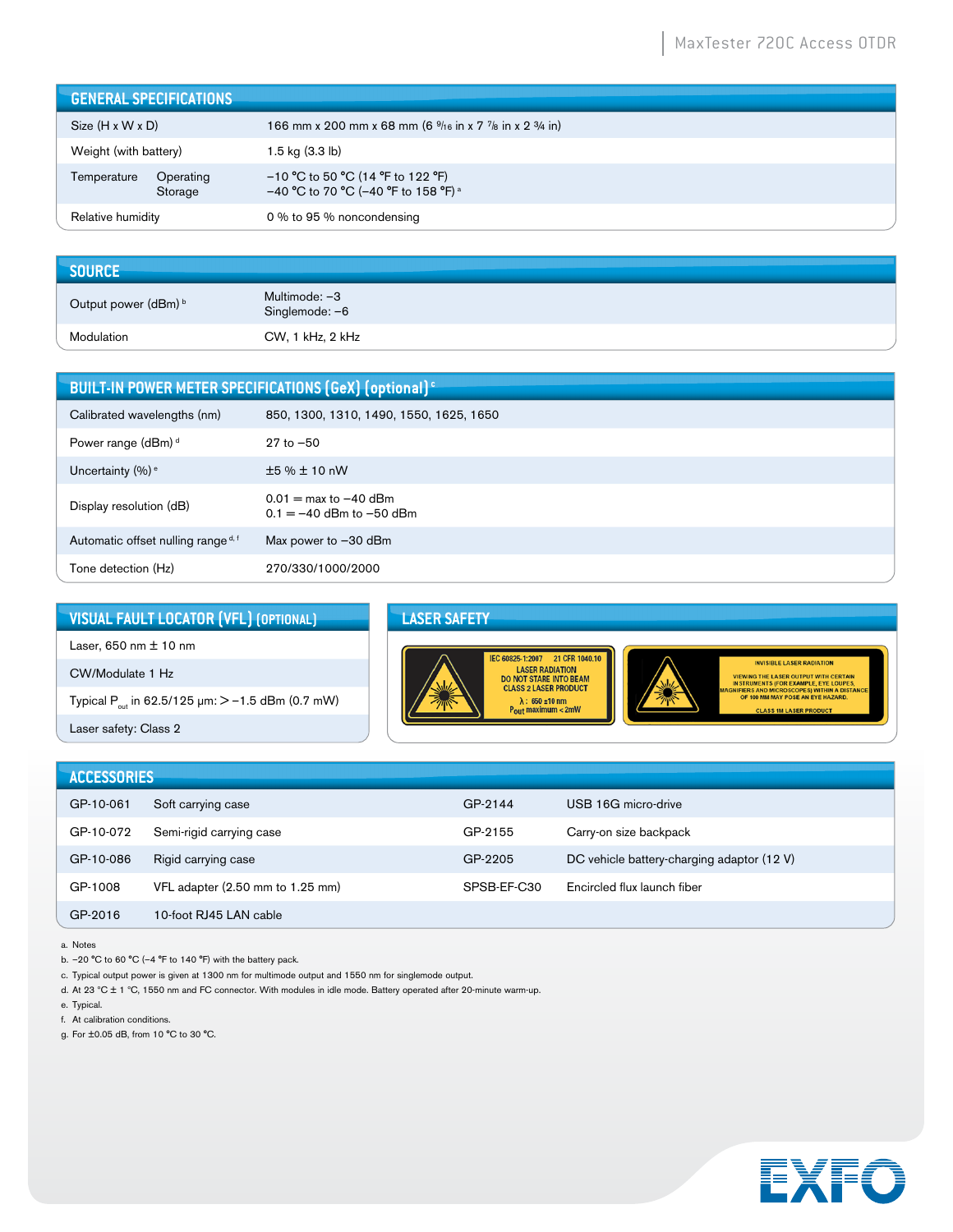#### **ORDERING INFORMATION**

| MAX-720C-XX-XX-XX-XX-XX-XX-XX-XX-XX-XX-XX-XX                                                                                                                                                                                                                                                                                                           |                                                                                                                                                                                                                                                                                                                                                                                                                                                                                                                                    |
|--------------------------------------------------------------------------------------------------------------------------------------------------------------------------------------------------------------------------------------------------------------------------------------------------------------------------------------------------------|------------------------------------------------------------------------------------------------------------------------------------------------------------------------------------------------------------------------------------------------------------------------------------------------------------------------------------------------------------------------------------------------------------------------------------------------------------------------------------------------------------------------------------|
| Model -<br>$MAX-720C = OTDR$<br>Optical configuration ■<br>SM1 = SM OTDR, 1310/1550 nm                                                                                                                                                                                                                                                                 | <b>E</b> FastReporter software<br>$00 =$ Without software option<br>$FR2 = FastReporter 2 software$<br><sup>■</sup> Wi-Fi and Bluetooth                                                                                                                                                                                                                                                                                                                                                                                            |
| $SM2 = SM$ OTDR, 1310/1550 nm and 1625 nm live $a$<br>$Q_1$ = MM OTDR, 850/1300 nm, QUAD-ready <sup>a, b</sup><br>$Q1 - QUAD = QUAD$ OTDR, 850/1300 nm and<br>1310/1550 nm <sup>a,b</sup>                                                                                                                                                              | $00 =$ Without RF components<br>$RF =$ With RF capability (Wi-Fi and Bluetooth) <sup>e, 1</sup><br>■ Extra FIP-400B tips <i>'</i><br><b>Bulkhead tips</b>                                                                                                                                                                                                                                                                                                                                                                          |
| Base software<br>$OTDR$ = Enables OTDR application only<br>$iOLM =$ Enables $iOLM$ application only<br>$\overline{O}$ = Enables OTDR and iOLM applications<br>Singlemode and multimode connector™ ■<br>EA-EUI- $28$ = APC/DIN 47256<br>$EA$ -EUI-89 = APC/FC narrow key<br>$EA$ -EUI-91 = APC/SC<br>$EA$ -EUI-95 = APC/E-2000<br>$EA$ -EUI-98 = APC/LC | FIPT-400-FC-APC = FCAPC tip for bulkhead adapter<br>FIPT-400-FC-SC = FC and SC tip for bulkhead adapter $9$<br>$FIPT-400-LC = LC$ tip for bulkhead adapters<br>$FIPT-400$ -LC-APC = LC/APC tip for bulkhead adapter<br>$FIPT-400-MU = MU$ tip for bulkhead adapters<br>FIPT-400-SC-APC = SC APC tip for bulkhead adapter <sup>h</sup><br>FIPT-400-SC-UPC = SC UPC tip for bulkhead adapter<br>$FIPT-400-ST = ST$ tip for bulkhead adapter<br><b>Patchcord tips</b><br>FIPT-400-U12M = Universal patchcord tip for 1.25 mm ferrules |
| $EI$ -EUI-28 = UPC/DIN 47256<br>$EI$ -EUI-89 = UPC/FC narrow key<br>$EI$ -EUI-90 = UPC/ST<br>$EI$ -EUI-91 = UPC/SC<br>$EI$ -EUI-95 = UPC/E-2000<br>$EI$ -EUI-98 = UPC/LC<br>$El$ connectors = See section on next page                                                                                                                                 | FIPT-400-U12MA = Universal patchcord tip for 1.25 mm ferrules APC<br>FIPT-400-U16M = Universal patchcord tip for 1.6 mm ferrules<br>FIPT-400-U20M2 = Universal patchcord tip for 2.0 mm ferrules (D4, Lemo)<br>FIPT-400-U25M = Universal patchcord tip for 2.5 mm ferrules <sup>9</sup><br>FIPT-400-U25MA = Universal patchcord tip for 2.5 mm ferrules APC <sup>h</sup><br>Multifiber tips<br>$FIPT-400-MTP2 = MTP/MPO UPC$ tip for bulkhead adapter                                                                              |
| iOLM software option <sup>c</sup><br>$00 = iOLM$ Standard<br>iADV = iOLM Advanced<br>$iPRO = iOLM$ Pro<br>$iCERT = iOLM$ tier-2 certification                                                                                                                                                                                                          | FIPT-400-MTPA2 = MTP/MPO APC tip for bulkhead adapter<br>$FIPT-400-MTP-MTR = MTP/MPO$ multirow UPC tip for bulkhead adapter<br>$FIPT-400-MTP-MTRA = MTP/MPO$ multirow APC tip for bulkhead adapter<br><b>Tip kits</b><br>FIPT-400-LC-K = LC tip kit including: FIPT-400-LC: LC tip for bulkhead adapters,                                                                                                                                                                                                                          |
| Power meter<br>$00 =$ Without power meter<br>$PM2X = Power meter$ ; GeX detector<br>$VPM2X = VFL$ and power meter; GeX detector<br>Power meter connector adapter d                                                                                                                                                                                     | FIPT-400-LC-APC: LC/APC tip for bulkhead adapter,<br>FIPT-400-U12M: universal patchcord tip for 1.25 mm ferrules,<br>FIPT-400-U12MA: universal patchcord tip for 1.25 mm ferrules APC<br>FIPT-400-LC-K-APC = LC tip kit including: FIPT-400-LC-APC: LC/APC tip for bulkhead<br>adapter, FIPT-400-U12MA: universal patchcord tip for 1.25 mm<br>ferrules APC                                                                                                                                                                        |
| $FOA-12 = Biconic$<br>FOA-14 = NEC D4: PC, SPC, UPC<br>$FOA-16 = SMA/905$ , SMA-906<br>$FOA-22 = FC/PC$ , $FC/SPC$ , $FC/UPC$ , $FC/APC$<br>FOA- $28 =$ DIN 47256, DIN 47256/APC<br>$FOA-32 = ST: ST/PC, ST/SPC, ST/UPC$<br>$FOA-54B = SC: SC/PC, SC/SPC, SC/UPC, SC/APC$<br>$FOA-78 = RadialEC$                                                       | FIPT-400-LC-K-UPC = LC tip kit including: FIPT-400-LC: LC tip for bulkhead adapters,<br>FIPT-400-U12M: universal patchcord tip for 1.25 mm ferrules<br>$FIPT-400-MTP-MTR-K = MTP/MPO$ multirow APC and UPC tip for bulkhead adapter<br>■ Base Tips <sup>」</sup><br>APC = Includes FIPT-400-U25MA and FIPT-400-SC-APC<br>$UPC$ = Includes FIPT-400-U25M and FIPT-400-FC-SC                                                                                                                                                          |
| $FOA-96B = E-2000/APC$                                                                                                                                                                                                                                                                                                                                 | ■ Inspection probe model <sup>k</sup>                                                                                                                                                                                                                                                                                                                                                                                                                                                                                              |
| $FOA-98 = LC$<br>$FOA-99 = MU$                                                                                                                                                                                                                                                                                                                         | $00 =$ Without inspection probe<br>$FP410B = Digital video inspection probe$<br>Triple magnification<br>$FP420B$ = Analysis digital video inspection probe                                                                                                                                                                                                                                                                                                                                                                         |
|                                                                                                                                                                                                                                                                                                                                                        | Automated pass/fail analysis<br>Triple magnification<br>Autocentering                                                                                                                                                                                                                                                                                                                                                                                                                                                              |
|                                                                                                                                                                                                                                                                                                                                                        | $FP425B$ = Wireless digital video inspection probe <sup>1</sup><br>Automated pass/fail analysis<br>Triple magnification<br>Autocentering                                                                                                                                                                                                                                                                                                                                                                                           |
|                                                                                                                                                                                                                                                                                                                                                        | $FP430B =$ Automated analysis digital video inspection probe<br>Automated focus<br>Automated pass/fail analysis<br>Triple magnification<br>Autocentering                                                                                                                                                                                                                                                                                                                                                                           |
|                                                                                                                                                                                                                                                                                                                                                        | $FP435B =$ Wireless analysis digital video inspection probe<br>Automated focus<br>Automated pass/fail analysis                                                                                                                                                                                                                                                                                                                                                                                                                     |
| Example: MAX-720C-Q1-QUAD-Oi-EA-EUI-98-iCERT-VPM2X-FOA-98-FP430B-UPC-FR2                                                                                                                                                                                                                                                                               | Triple magnification<br>Autocentering                                                                                                                                                                                                                                                                                                                                                                                                                                                                                              |
|                                                                                                                                                                                                                                                                                                                                                        |                                                                                                                                                                                                                                                                                                                                                                                                                                                                                                                                    |
| Notes<br>a. The two ports are configured with the same adapter type                                                                                                                                                                                                                                                                                    | g. Included when UPC base tips are selected                                                                                                                                                                                                                                                                                                                                                                                                                                                                                        |

- a. The two ports are configured with the same adapter type.
- b. Multimode connector port will be supplied in UPC.
- c. Please refer to the intelligent Optical Link Mapper (iOLM) specification sheet for the complete and most recent description of these value packs.
- d. Only available if power meter option is selected.
- e. Not available in China.
- f. This list represents a selection of fiber inspection tips that covers the most common connectors and applications but does not reflect all the tips available. EXFO offers a wide range of inspection tips, bulkhead adapto
- g. Included when UPC base tips are selected.
- h. Included when APC base tips are selected.
- i. Includes a bulkhead adapter for patch cord inspection.
- j. Available if inspection probe is selected.
- k. Includes ConnectorMax2 software.
- l. RF option is mandatory and automatically included if FP425B or FP435B fiber inspection probe model is selected.

m. Multimode connectors available in EI (UPC) only.